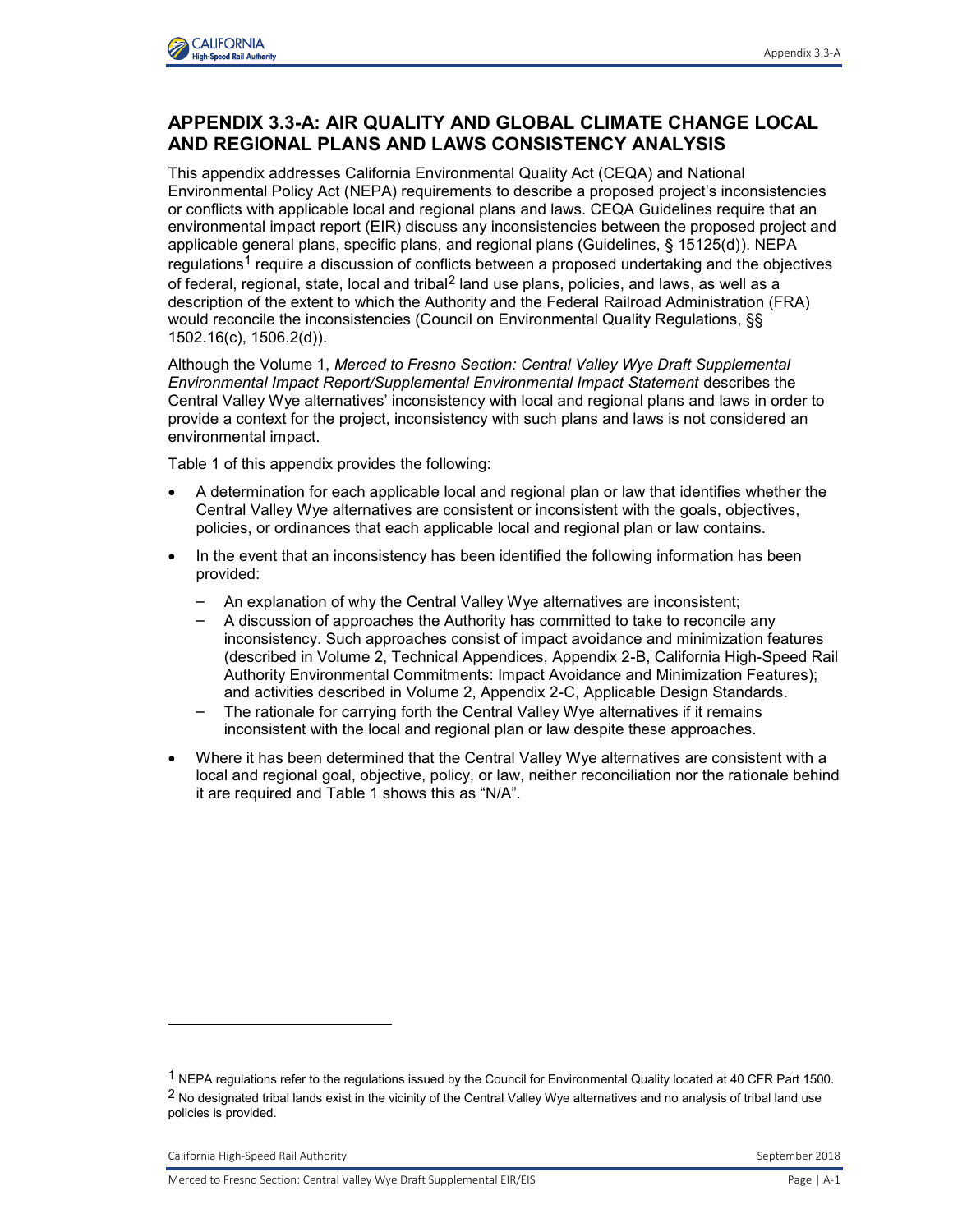| Applicable Local and Regional Plan / Law                                                                                                                                                                                                                                                                                                                                                                                                                                                                         | <b>Inconsistency</b> | <b>Reconciliation</b> | <b>Rationale</b> |  |
|------------------------------------------------------------------------------------------------------------------------------------------------------------------------------------------------------------------------------------------------------------------------------------------------------------------------------------------------------------------------------------------------------------------------------------------------------------------------------------------------------------------|----------------------|-----------------------|------------------|--|
| <b>Merced County General Plan (2013)</b>                                                                                                                                                                                                                                                                                                                                                                                                                                                                         |                      |                       |                  |  |
| Policy ED-1.7: Improving Merced County's<br>Quality of Life (SO/PI). Economic<br>development efforts shall include<br>consideration of improving air quality,<br>developing an educated workforce, promoting<br>safe/crime-free communities, protecting water<br>quality, and increasing recreational<br>opportunities as a means to improve the<br>quality of life for residents and workers and to<br>attract new industries to the County.                                                                    | Consistent           | N/A                   | N/A              |  |
| Policy LU-10.9: Air Quality Management<br>Coordination (IGC). Coordinate with the San<br>Joaquin Valley Air Pollution Control District<br>and affected agencies and neighboring<br>jurisdictions in the San Joaquin Valley Air<br>Basin to ensure regional cooperation on<br>cross-jurisdictional and regional<br>transportation and air quality issues, and to<br>establish parallel air quality programs and<br>implementation measures, such as trip<br>reduction ordinances and indirect source<br>programs. | Consistent           | N/A                   | N/A              |  |
| Policy LU-10.10: San Joaquin Valley Air<br>Pollution Control District Consultation (IGC).<br>Consult with the San Joaquin Valley Air<br>Pollution Control District during CEQA review<br>for discretionary projects that have the<br>potential for causing adverse air quality<br>impacts. Ensure that development projects<br>are submitted to the District for CEQA<br>comments and review of air quality analysis.                                                                                            | Consistent           | N/A                   | N/A              |  |

## **Table 1 Applicable Local and Regional Plan and Law Consistency or Inconsistency, Reconciliation, and Rationale**

September 2018 California High-Speed Rail Authority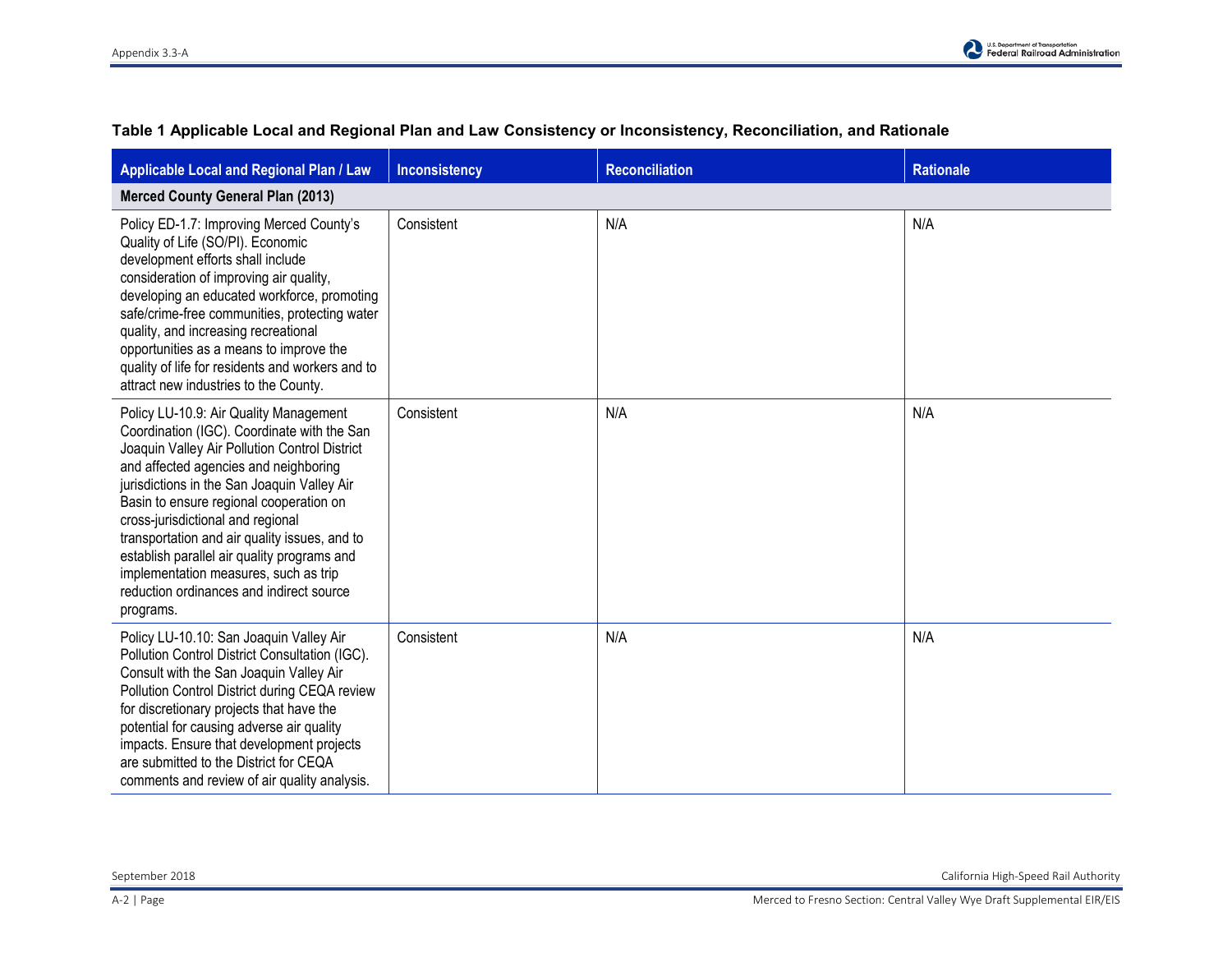| Applicable Local and Regional Plan / Law                                                                                                                                                                                                                                                                  | <b>Inconsistency</b> | <b>Reconciliation</b> | <b>Rationale</b> |
|-----------------------------------------------------------------------------------------------------------------------------------------------------------------------------------------------------------------------------------------------------------------------------------------------------------|----------------------|-----------------------|------------------|
| Policy CIR-1.3: Transportation Efficiency<br>(RDR). Encourage transportation programs<br>that result in more efficient energy use,<br>reduce greenhouse gas emissions and noise<br>levels, and improve air quality.                                                                                       | Consistent           | N/A                   | N/A              |
| Policy AQ-1.6: Air Quality Improvement (SO).<br>Support and implement programs to improve<br>air quality throughout the County by reducing<br>emissions related to vehicular travel and<br>agricultural practices.                                                                                        | Consistent           | N/A                   | N/A              |
| Policy AQ-2.3: Cumulative Impacts (RDR).<br>Encourage the reduction of cumulative air<br>quality impacts produced by projects that are<br>not significant by themselves, but result in<br>cumulatively significant impacts in<br>combination with other development.                                      | Consistent           | N/A                   | N/A              |
| Policy AQ-2.5: Innovative Mitigation<br>Measures (RDR, IGC, JP). Encourage<br>innovative mitigation measures and project<br>redesign to reduce air quality impacts by<br>coordinating with the San Joaquin Valley Air<br>Pollution Control District, project applicants,<br>and other interested parties. | Consistent           | N/A                   | N/A              |
| Air Quality Element Goal AQ-3. Improve air<br>quality through improved public facilities and<br>operations and to serve as a model for the<br>private sector.                                                                                                                                             | Consistent           | N/A                   | N/A              |
| Policy AQ-4.7: Planning Integration (RDR).<br>Require land use, transportation, and air<br>quality planning to be integrated for the most<br>efficient use of resources and a healthier<br>environment.                                                                                                   | Consistent           | N/A                   | N/A              |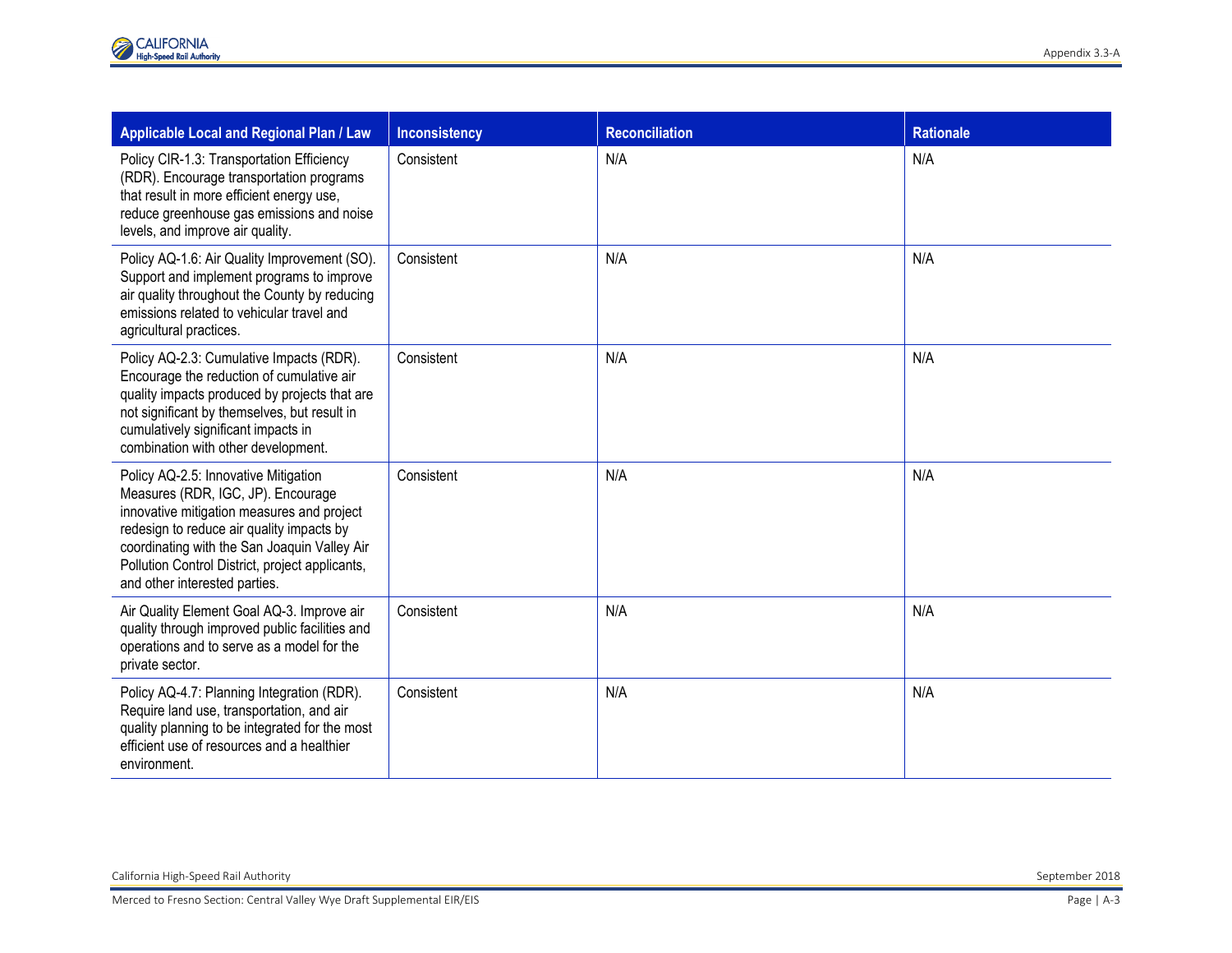| <b>Applicable Local and Regional Plan / Law</b>                                                                                                                                                                                                                                                                                           | <b>Inconsistency</b> | <b>Reconciliation</b> | <b>Rationale</b> |
|-------------------------------------------------------------------------------------------------------------------------------------------------------------------------------------------------------------------------------------------------------------------------------------------------------------------------------------------|----------------------|-----------------------|------------------|
| Air Quality Element Goal AQ-6. Improve air<br>quality in Merced County by reducing<br>emissions of PM <sub>10</sub> , PM <sub>2.5</sub> , and other<br>particulates from mobile and non-mobile<br>sources.                                                                                                                                | Consistent           | N/A                   | N/A              |
| <b>Madera County General Plan (1995)</b>                                                                                                                                                                                                                                                                                                  |                      |                       |                  |
| Policy 2.C.6: The County shall work with<br>other responsible agencies, including the<br>Madera County Transportation Commission<br>and the San Joaquin Valley Unified Air<br>Pollution Control District, to develop other<br>measures to reduce vehicular travel demand<br>and meet air quality goals.                                   | Consistent           | N/A                   | N/A              |
| Goal 5.J: To protect and improve air quality in<br>Madera County and the region.                                                                                                                                                                                                                                                          | Consistent           | N/A                   | N/A              |
| Policy 5.J.1: The County shall cooperate with<br>other agencies to develop a consistent and<br>effective approach to air quality planning and<br>management. To this end, the County shall<br>coordinate with other jurisdictions in the San<br>Joaquin Valley to establish parallel air quality<br>programs and implementation measures. | Consistent           | N/A                   | N/A              |
| The County shall support the San Joaquin<br>Valley Unified Air Pollution Control District<br>(SJVUAPCD) in its development of improved<br>ambient air quality monitoring capabilities and<br>the establishment of standards, thresholds,<br>and rules to more adequately address the air<br>quality impacts of new development.           | Consistent           | N/A                   | N/A              |
| Goal 5.K: To integrate air quality planning<br>with the transportation planning process                                                                                                                                                                                                                                                   | Consistent           | N/A                   | N/A              |

September 2018 California High-Speed Rail Authority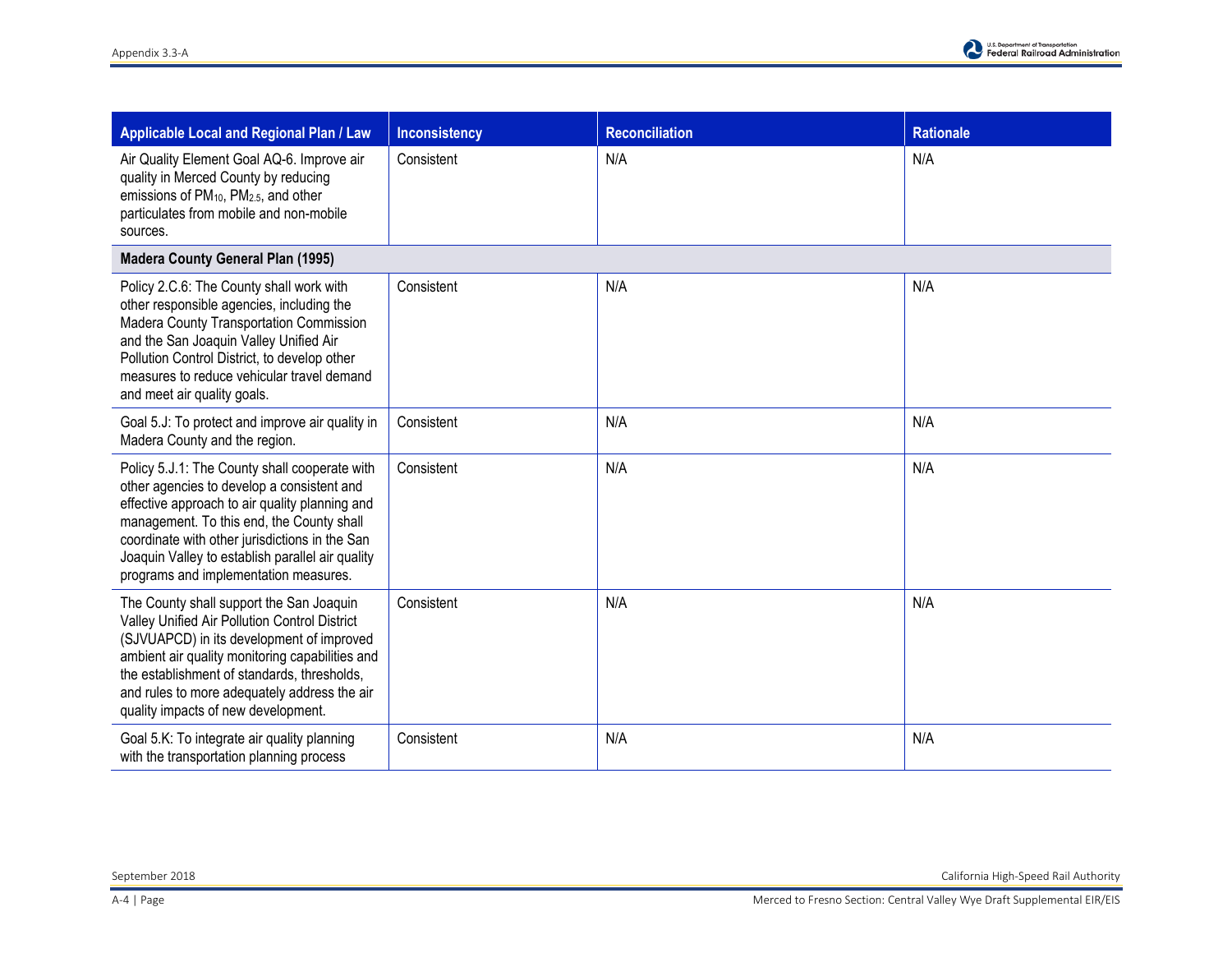| Applicable Local and Regional Plan / Law                                                                                                                                                                                                                                                                                                                                                                                                                                                                                                                                                                                                                                                                                                                                                                                                                          | <b>Inconsistency</b>                                                                                                                                                                                                                                                              | <b>Reconciliation</b>                                                                                                                                                                                                                                                                                                                                                                                                                                                             | <b>Rationale</b>                                                                                                                                                                                                                                                                                                              |
|-------------------------------------------------------------------------------------------------------------------------------------------------------------------------------------------------------------------------------------------------------------------------------------------------------------------------------------------------------------------------------------------------------------------------------------------------------------------------------------------------------------------------------------------------------------------------------------------------------------------------------------------------------------------------------------------------------------------------------------------------------------------------------------------------------------------------------------------------------------------|-----------------------------------------------------------------------------------------------------------------------------------------------------------------------------------------------------------------------------------------------------------------------------------|-----------------------------------------------------------------------------------------------------------------------------------------------------------------------------------------------------------------------------------------------------------------------------------------------------------------------------------------------------------------------------------------------------------------------------------------------------------------------------------|-------------------------------------------------------------------------------------------------------------------------------------------------------------------------------------------------------------------------------------------------------------------------------------------------------------------------------|
| Implementation Program 5.10: The County<br>shall coordinate with other local, regional, and<br>state agencies, including the SNUAPCD and<br>the ARB, in incorporating regional and state<br>clean air plans into County planning and<br>project review procedures. The County shall<br>also cooperate with the SNUAPCD and ARB<br>in the following efforts:<br>a. Enforcing the provision of the<br>California and Federal Clean Air Acts,<br>state and regional policies, and<br>established standards for air quality;<br>b. Establishing monitoring stations to<br>accurately determine the status of<br>carbon monoxide, ozone, nitrogen<br>dioxide, hydrocarbon, and PM-10<br>concentrations:<br>c. Developing consistent procedures and<br>thresholds for evaluating both project-<br>specific and cumulative air quality<br>impacts for proposed projects. | Consistent                                                                                                                                                                                                                                                                        | N/A                                                                                                                                                                                                                                                                                                                                                                                                                                                                               | N/A                                                                                                                                                                                                                                                                                                                           |
| Madera County General Plan Air Quality Element (2010)                                                                                                                                                                                                                                                                                                                                                                                                                                                                                                                                                                                                                                                                                                                                                                                                             |                                                                                                                                                                                                                                                                                   |                                                                                                                                                                                                                                                                                                                                                                                                                                                                                   |                                                                                                                                                                                                                                                                                                                               |
| AQ Policy A1.1.4 During project review,<br>approval, and implementation, work with<br>Caltrans, ARB, SJVAPCD, and MCTC to<br>minimize the air quality, mobility, and social<br>impacts of large scale transportation projects<br>on existing communities and planned<br>sensitive land uses.                                                                                                                                                                                                                                                                                                                                                                                                                                                                                                                                                                      | Inconsistent<br>During construction, the Central<br>Valley Wye alternatives would<br>result in temporary emissions of<br>toxic air contaminants that could<br>result in an increase in cancer<br>risks and non-cancer health risks<br>in the vicinity of existing<br>communities. | Through AQ-MM#3, the Authority would site<br>concrete batch plants, which have the potential to<br>generate particulate emissions that contribute to<br>health risks, at least 1,000 feet from sensitive<br>receptors. This mitigation measure would ensure<br>that adequate distance between the batch plants<br>and existing communities would be established.<br>With this mitigation measure, the Central Valley<br>Wye alternatives would be consistent with this<br>policy. | The Authority is mandated to<br>construct and operate the HSR<br>project. This is a state-level<br>project that would have benefits<br>across multiple resources areas.<br>In addition, the mitigation<br>measure discussed would reduce<br>health risks to existing<br>communities and would eliminate<br>the inconsistency. |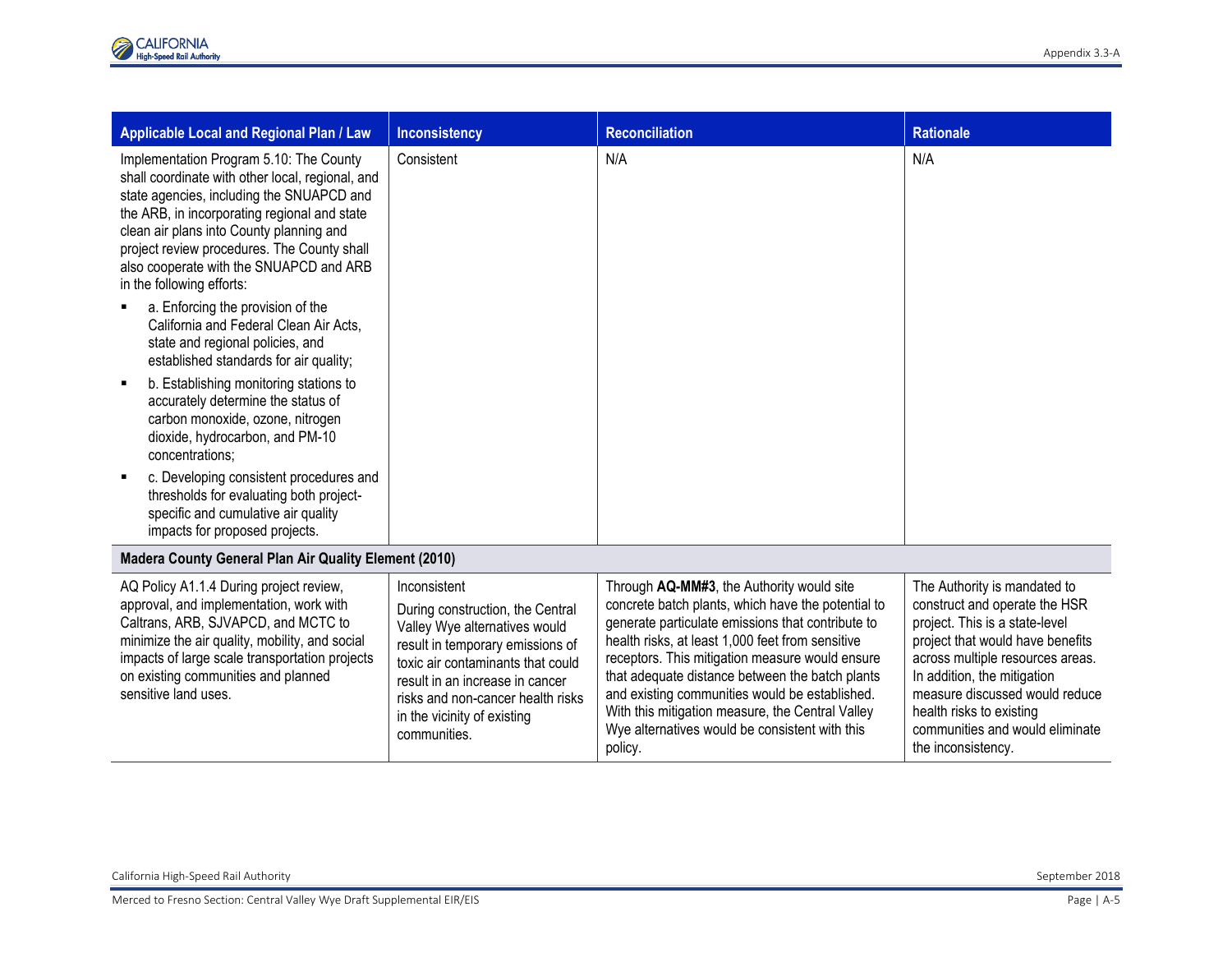| Applicable Local and Regional Plan / Law                                                                                                                                                                                               | <b>Inconsistency</b>                                                                                                                                                                                            | <b>Reconciliation</b>                                                                                                                                                                                                                                                                                                                                                                                                                                                                                                                     | <b>Rationale</b>                                                                                                                                                                                                                                                                                                                                                                                                                                                                                   |
|----------------------------------------------------------------------------------------------------------------------------------------------------------------------------------------------------------------------------------------|-----------------------------------------------------------------------------------------------------------------------------------------------------------------------------------------------------------------|-------------------------------------------------------------------------------------------------------------------------------------------------------------------------------------------------------------------------------------------------------------------------------------------------------------------------------------------------------------------------------------------------------------------------------------------------------------------------------------------------------------------------------------------|----------------------------------------------------------------------------------------------------------------------------------------------------------------------------------------------------------------------------------------------------------------------------------------------------------------------------------------------------------------------------------------------------------------------------------------------------------------------------------------------------|
| AQ Policy C1.1.1: Assess and mitigate<br>project air quality impacts using analysis<br>methods and significance thresholds<br>recommended by the SJVAPCD and require<br>that projects do not exceed established<br>SJVAPCD thresholds. | Inconsistent<br>During construction, the Central<br>Valley Wye alternatives would<br>result in temporary emissions of<br>criteria pollutants that could<br>exceed the thresholds<br>established by the SJVAPCD. | Through AQ-MM#1 and AQ-MM#2, the Authority<br>would mitigate construction emissions on site by<br>requiring that off-road and on-road equipment is<br>comprised of, at the very least, the average fleet<br>mix. Emissions that would exceed the SJVAPCD<br>thresholds after the implementation of these<br>mitigation measures would be offset via AQ-MM#4,<br>which would mitigate emissions through a<br>SJVAPCD VERA. With these mitigation measures,<br>the Central Valley Wye alternatives would be<br>consistent with this policy. | The Authority is mandated to<br>construct and operate the HSR<br>project. This is a state-level<br>project that would have benefits<br>across multiple resources areas.<br>After the construction period is<br>completed, the Central Valley<br>Wye alternatives would result in<br>substantial long-term benefits to<br>air quality and climate change<br>resulting from reduced on-road<br>vehicle and air travel. The<br>mitigation measures discussed<br>would eliminate the<br>inconsistency. |

| Fresno County General Plan (2003)                                                                                                                                                                                                                                                                 |            |     |     |  |
|---------------------------------------------------------------------------------------------------------------------------------------------------------------------------------------------------------------------------------------------------------------------------------------------------|------------|-----|-----|--|
| Goal OS-G: To improve air quality and<br>minimize the adverse effects of air pollution in<br>Fresno County.                                                                                                                                                                                       | Consistent | N/A | N/A |  |
| Policy OS-G.2: The County shall ensure that<br>air quality impacts identified during the CEQA<br>review process are fairly and consistently<br>mitigated. The County shall require projects<br>to comply with the County's adopted air<br>quality impact assessment and mitigation<br>procedures. | Consistent | N/A | N/A |  |
| <b>Stanislaus County General Plan (2016)</b>                                                                                                                                                                                                                                                      |            |     |     |  |
| Policy 19: The County will strive to accurately<br>determine and fairly mitigate the local and<br>regional air quality impacts of proposed<br>projects.                                                                                                                                           | Consistent | N/A | N/A |  |

September 2018 California High-Speed Rail Authority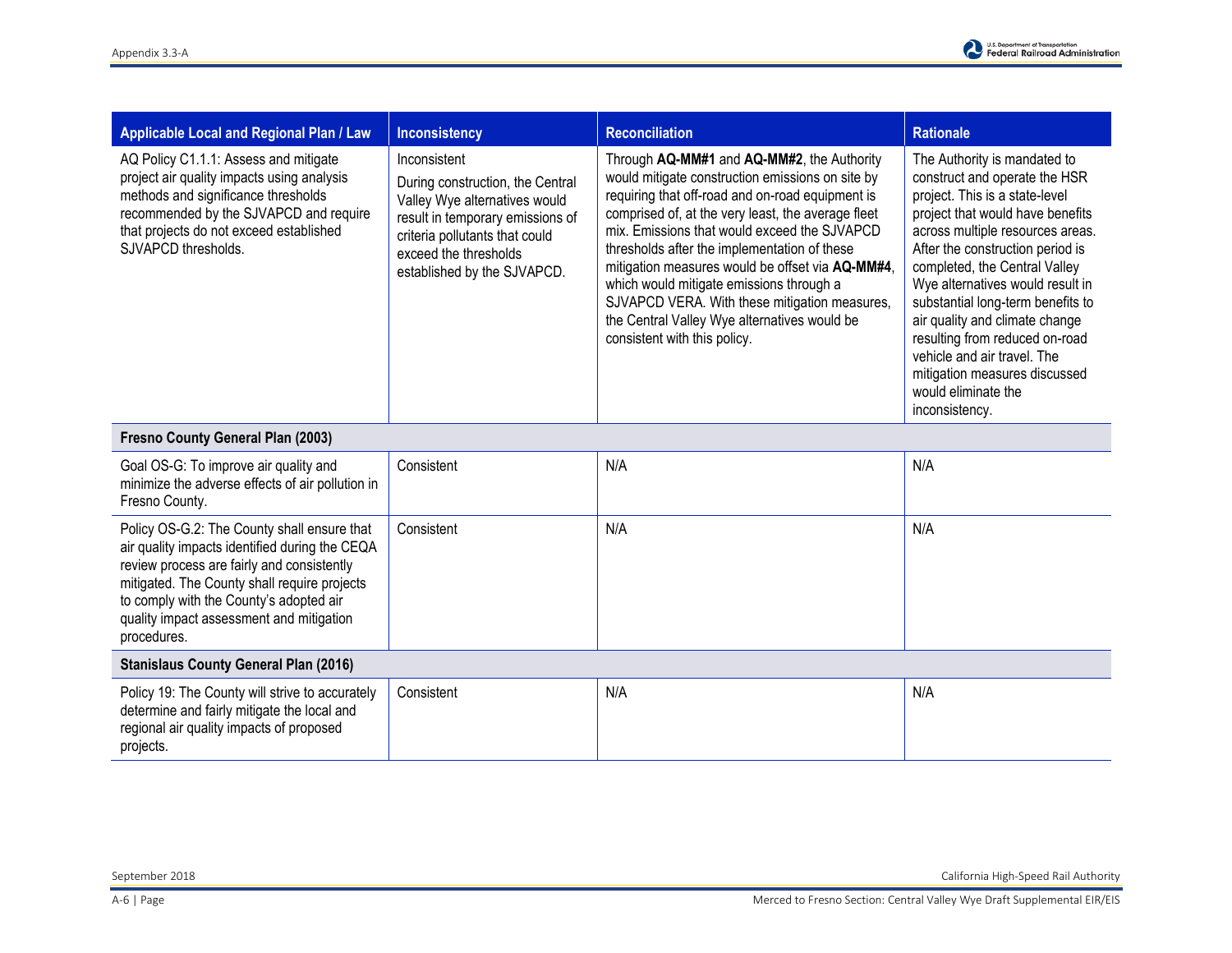| <b>Applicable Local and Regional Plan / Law</b>                                                                                                                                                                                                    | <b>Inconsistency</b> | <b>Reconciliation</b> | <b>Rationale</b> |
|----------------------------------------------------------------------------------------------------------------------------------------------------------------------------------------------------------------------------------------------------|----------------------|-----------------------|------------------|
| Merced Vision General Plan 2030 (2015)                                                                                                                                                                                                             |                      |                       |                  |
| Policy SD-1.1: Accurately determine and fairly<br>mitigate the local and regional air quality<br>impacts of projects proposed in the City of<br>Merced.                                                                                            | Consistent           | N/A                   | N/A              |
| Policy SD-1.6: Reduce emissions of PM <sub>10</sub> and<br>other particulates with local control potential.                                                                                                                                        | Consistent           | N/A                   | N/A              |
| Waterford Vision 2025 General Plan (2006)                                                                                                                                                                                                          |                      |                       |                  |
| Policy SD-1.1: Accurately determine and fairly<br>mitigate the local and regional air quality<br>impacts of projects proposed in the City of<br>Waterford.                                                                                         | Consistent           | N/A                   | N/A              |
| Policy SD-1.6: Reduce emissions of PM10<br>and other particulates with local control<br>potential.                                                                                                                                                 | Consistent           | N/A                   | N/A              |
| City of Chowchilla 2040 General Plan (2011)                                                                                                                                                                                                        |                      |                       |                  |
| Objective LU 21: Support the principles of<br>reducing air pollutants through land use,<br>transportation, and energy use planning.                                                                                                                | Consistent           | N/A                   | N/A              |
| Policy LU 21.1: Encourage transportation<br>modes that minimize contaminant emissions<br>from motor vehicle use.                                                                                                                                   | Consistent           | N/A                   | N/A              |
| Policy CI 10.2: Support coordination with<br>other cities, counties and planning agencies<br>concerning consideration and management of<br>land use, jobs / housing balance and<br>transportation planning as a means of<br>improving air quality. | Consistent           | N/A                   | N/A              |
| Policy PS 10.12: Separate, buffer and protect<br>sensitive receptors from significant sources of<br>air pollutants to the greatest extent possible.                                                                                                | Consistent           | N/A                   | N/A              |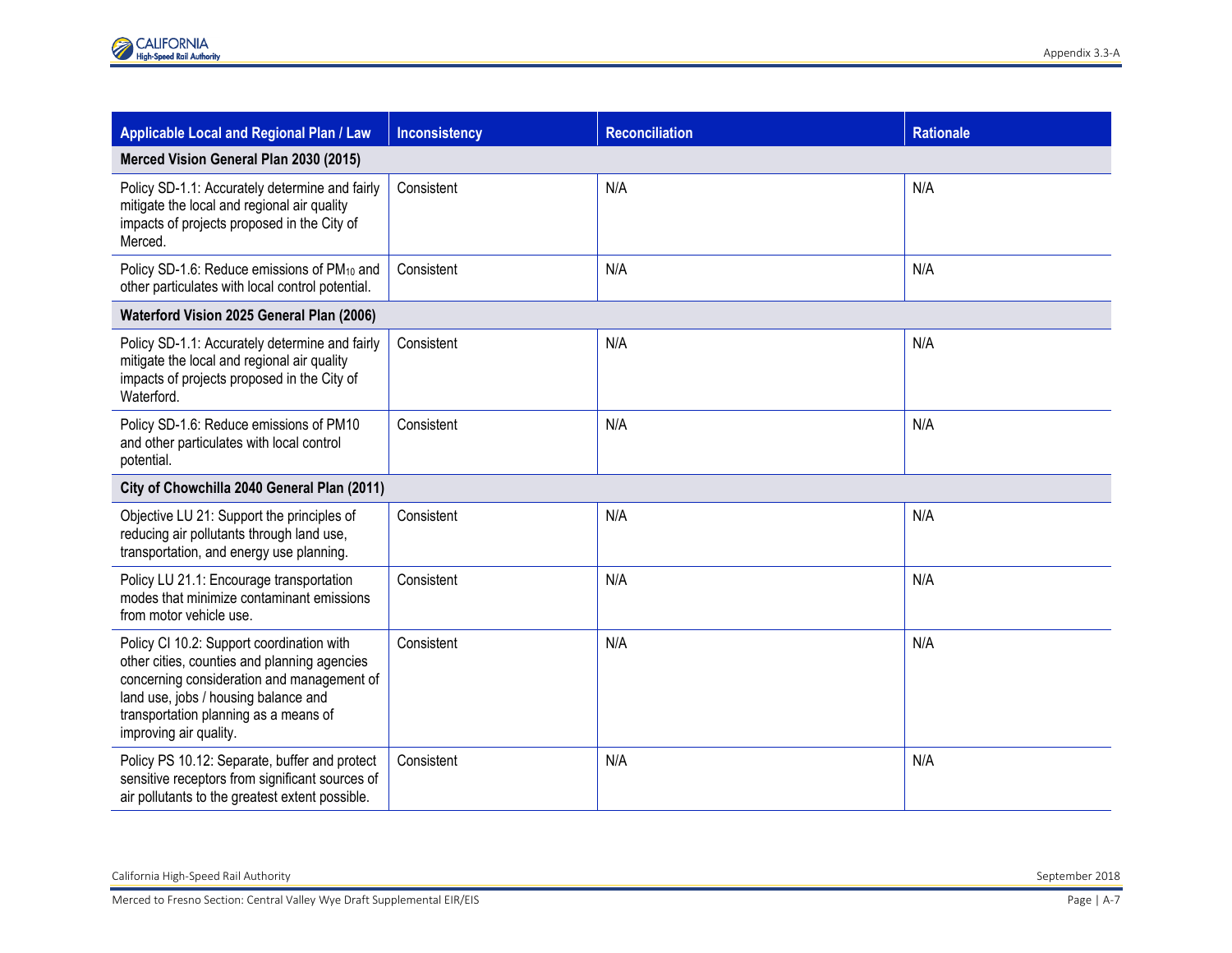| Applicable Local and Regional Plan / Law                                                                                                               | <b>Inconsistency</b> | <b>Reconciliation</b> | Rationale |
|--------------------------------------------------------------------------------------------------------------------------------------------------------|----------------------|-----------------------|-----------|
| Objective OS 23: To Implement and enforce<br>State and Regional regulations pertaining to<br>greenhouse gas emissions and climate<br>change.           | Consistent           | N/A                   | N/A       |
| Policy OS 23.1: The City supports local,<br>regional, and statewide efforts to reduce the<br>emission of greenhouse gases linked to<br>climate change. | Consistent           | N/A                   | N/A       |

*Sources: Merced County, 2013; Madera County, 1995; Madera County, 2010; Fresno County, 2003; Stanislaus County, 2016; City of Chowchilla, 2011*; *City of Merced, 2015; City of Waterford, 2006*  HSR = high-speed rail

Authority = California High-Speed Rail Authority

N/A = not applicable. Reconciliation nor the rationale behind it are provided as it has been determined that the Central Valley Wye alternatives are consistent with requirements and reconciliation will therefore not be required.